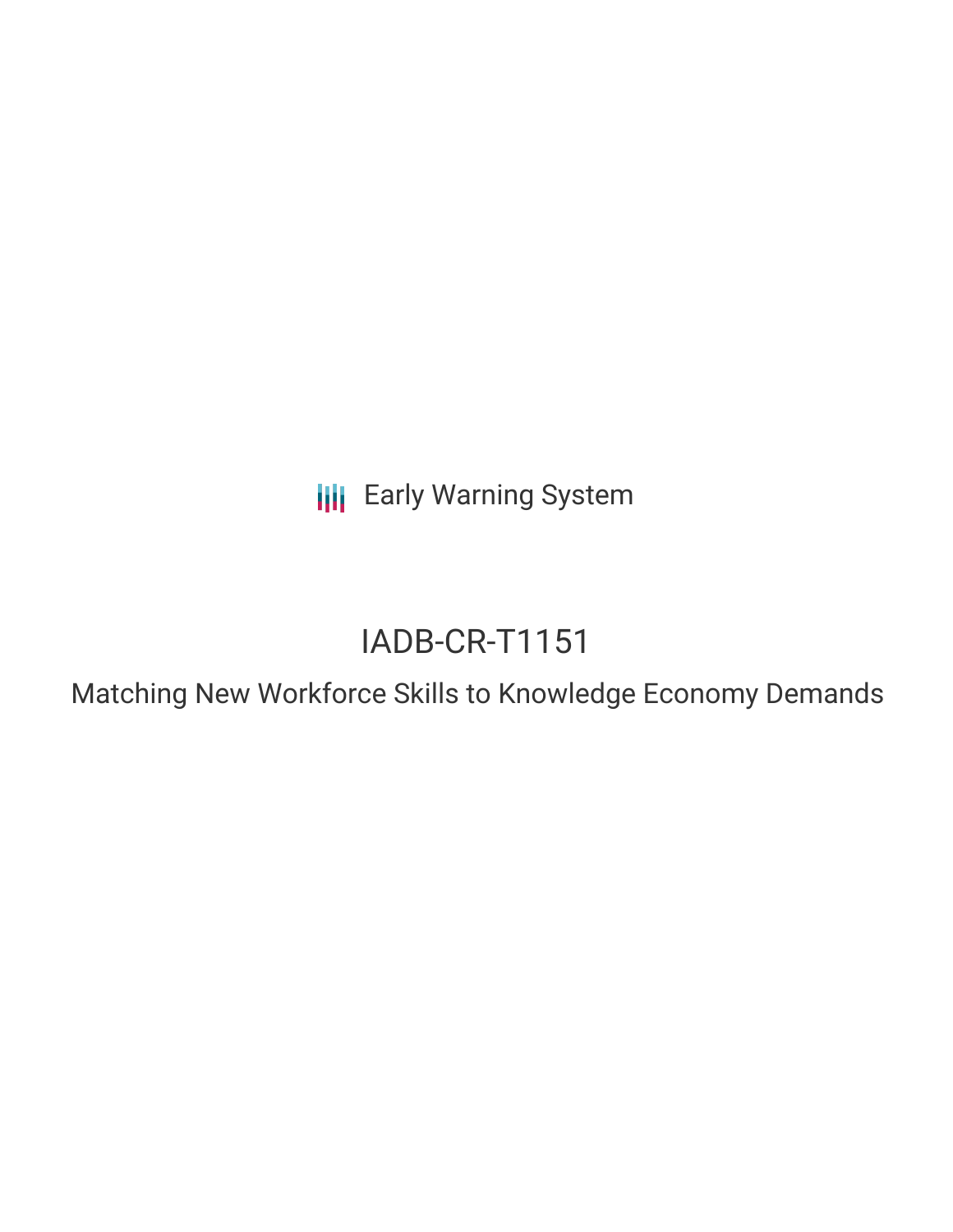

# **Quick Facts**

| <b>Countries</b>               | Costa Rica                             |
|--------------------------------|----------------------------------------|
| <b>Specific Location</b>       | San José Metropolitan Region           |
| <b>Financial Institutions</b>  | Inter-American Development Bank (IADB) |
| <b>Status</b>                  | Active                                 |
| <b>Bank Risk Rating</b>        | C                                      |
| <b>Voting Date</b>             | 2016-10-12                             |
| <b>Borrower</b>                | Fundación Monje                        |
| <b>Sectors</b>                 | <b>Education and Health</b>            |
| <b>Investment Type(s)</b>      | Grant                                  |
| <b>Investment Amount (USD)</b> | $$1.12$ million                        |
| <b>Project Cost (USD)</b>      | $$3.48$ million                        |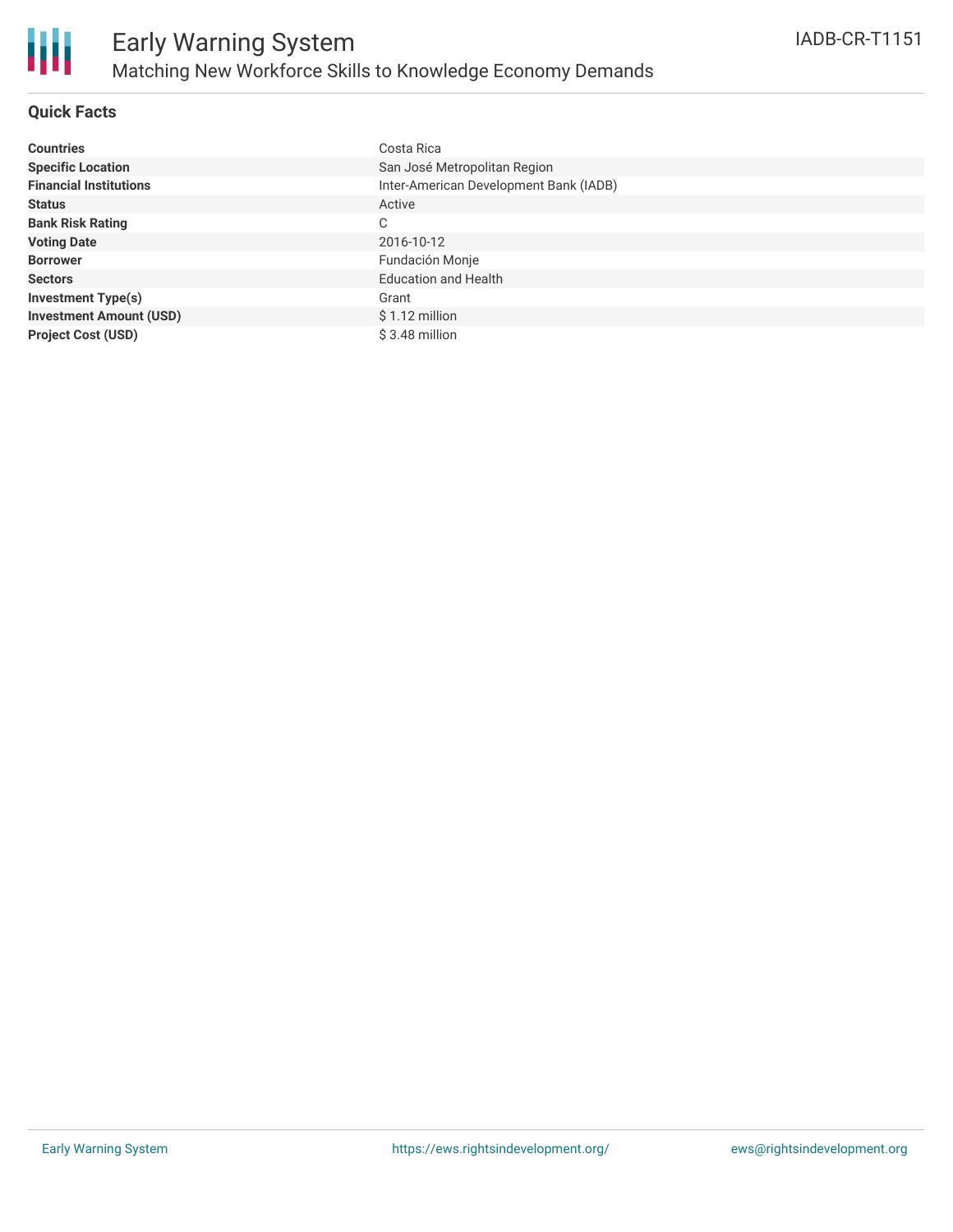

## **Project Description**

Test and compare effectiveness of three approaches to preparation of vulnerable youth for jobs in the knowledge economy in order to scale the model in the public and private sector. Specifically, project objectives include: identifying labor demand, increasing impoverished youth and young women's education and ability to enter the labor market. As stated by the IDB, the "final objective is to support the Costa Rican government in satisfying private sector demand for an educated labor force in order to attract more investment and more companies in sectors that require higher education."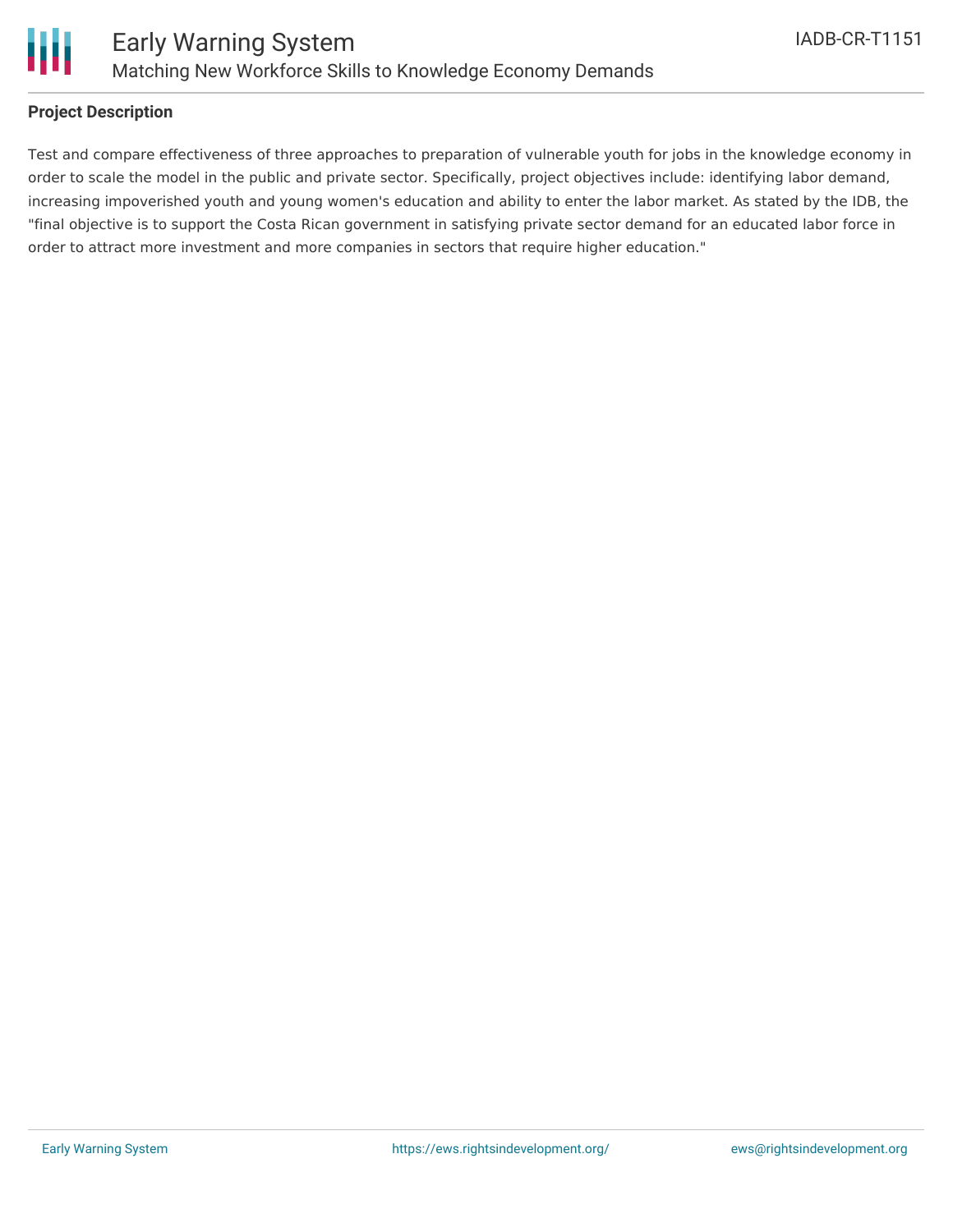

#### **Investment Description**

• Inter-American Development Bank (IADB)

Non-reimbursable technical cooperation.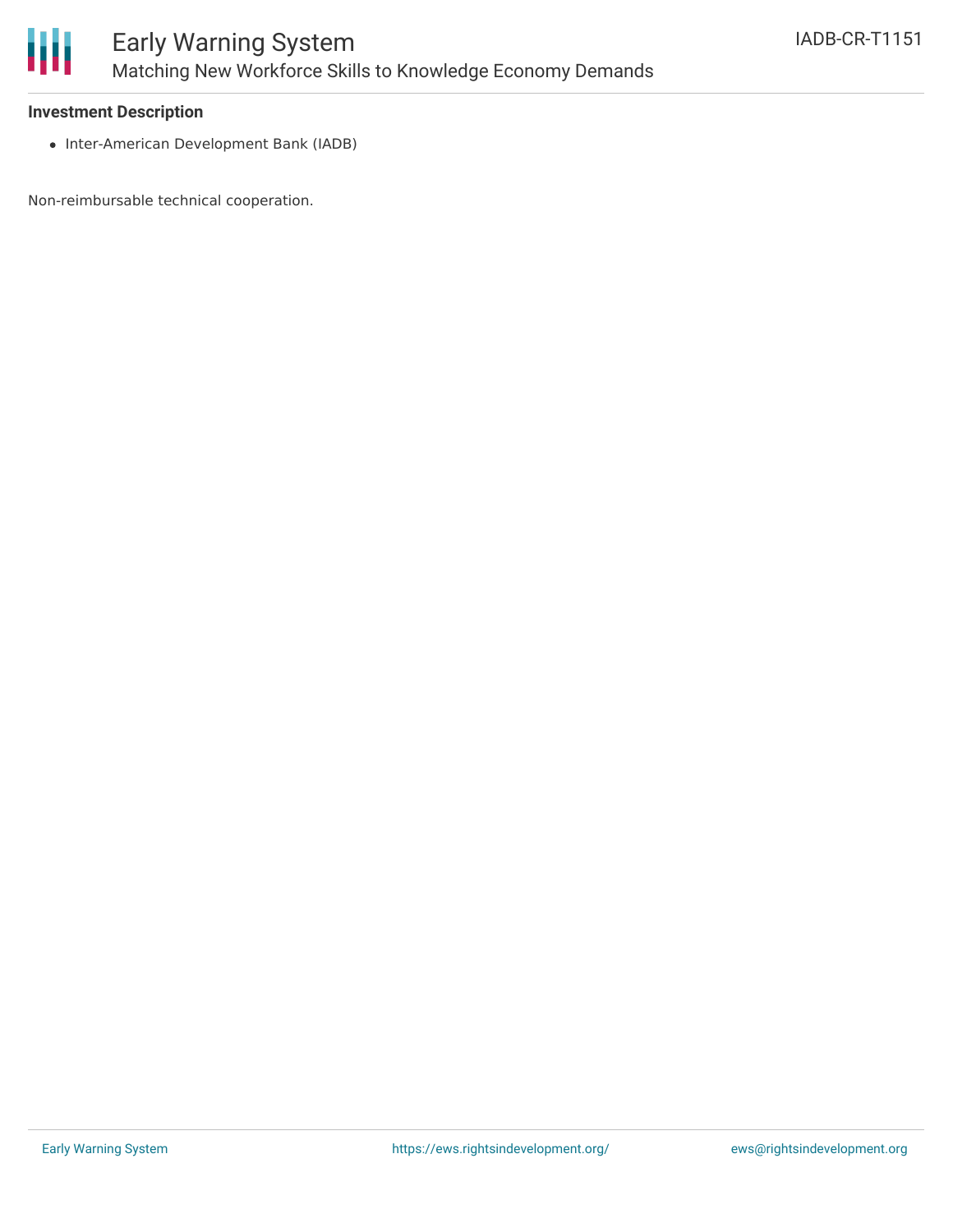

#### **Contact Information**

ACCOUNTABILITY MECHANISM OF IADB

The Independent Consultation and Investigation Mechanism (MICI) is the independent complaint mechanism and fact-finding body for people who have been or are likely to be adversely affected by an Inter-American Development Bank (IDB) or Inter-American Investment Corporation (IIC)-funded project. If you submit a complaint to MICI, they may assist you in addressing the problems you raised through a dispute-resolution process with those implementing the project and/or through an investigation to assess whether the IDB or IIC is following its own policies for preventing or mitigating harm to people or the environment. You can submit a complaint by sending an email to MICI@iadb.org. You can learn more about the MICI and how to file a complaint at http://www.iadb.org/en/mici/mici,1752.html (in English) or http://www.iadb.org/es/mici/mici,1752.html (Spanish).